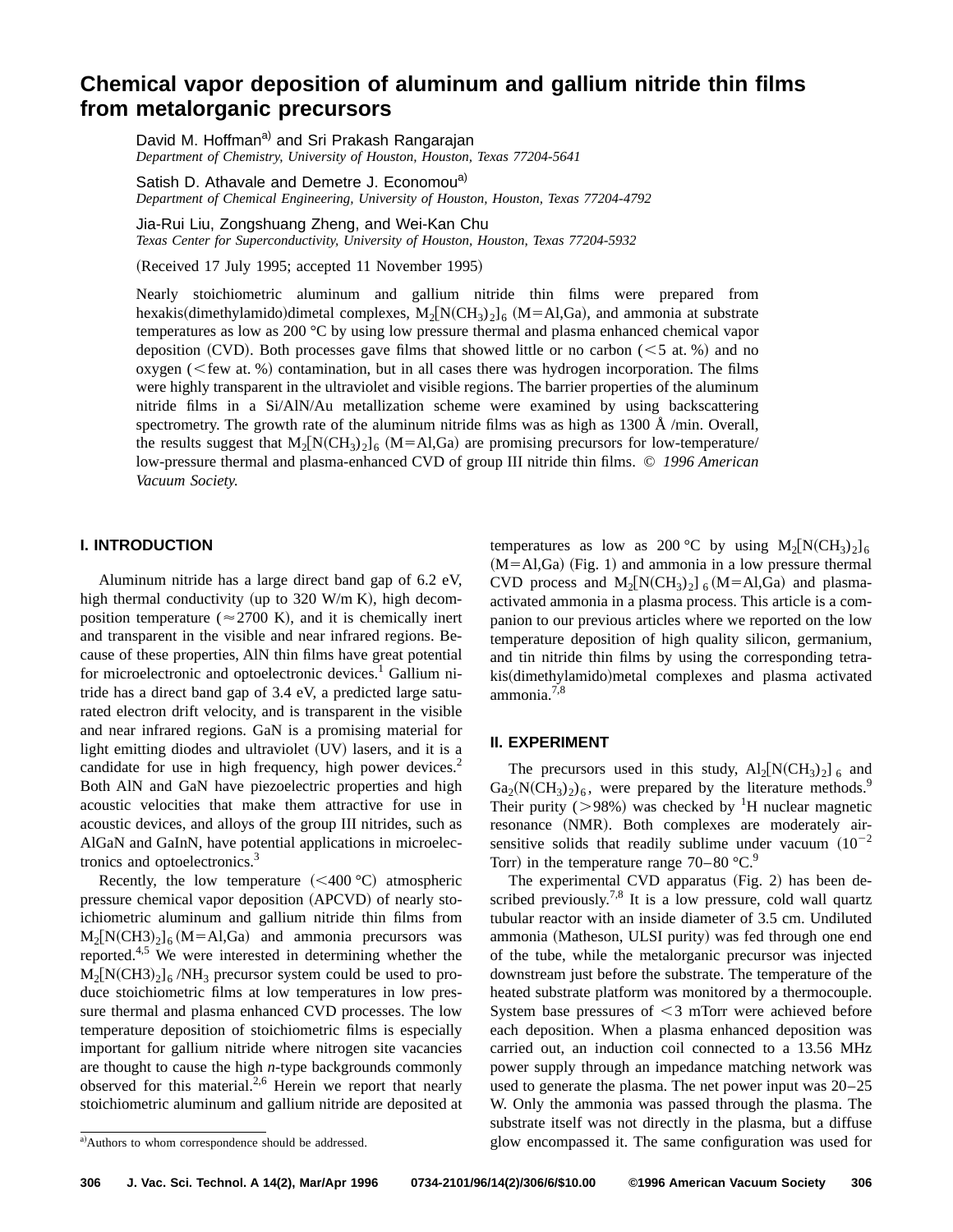

FIG. 1. Structure of the hexakis(dimethylamido)dimetal complex. The metal can be M=Al or Ga.

the thermal depositions, except the plasma generator was turned off. Ultrahigh purity helium was passed through the reactor as the substrate was heated to the desired deposition temperature and during cool down after deposition. Substrate handling and film characterization techniques were carried out as described previously.7,8

# **III. RESULTS**

## **A. General growth conditions and film properties**

The  $M_2[N(CH_3)_2]_6$  complexes and ammonia gave film growth on silicon and quartz substrates both with and without plasma activation of the ammonia at 200– 400 °C. The precursor flasks were heated to 90–100 °C to facilitate transfer of the precursor vapors to the reaction zone. The flow rate of undiluted ammonia was 150 sccm, and the precursor flow rate was approximately 5% of the ammonia flow rate.

The deposited films varied in thickness along the substrate diagonal with the thickest part near the precursor inlet tube. All the films were smooth and adhered well to the substrates as judged by the Scotch tape test.<sup>10</sup> They gave the rainbowlike interference patterns typically observed for films with high refractive indexes.

X-ray diffraction was used to examine the crystallinity of selected aluminum nitride (plasma deposited at 388  $^{\circ}$ C on silicon and thermally deposited at  $292 \degree C$  on silicon) and gallium nitride (plasma deposited at  $312 \degree C$  on silicon and thermally deposited at 303  $^{\circ}$ C on silicon) films. The absence of any peaks in the diffraction spectra of these films suggests that they are amorphous.



FIG. 2. Schematic of the experimental apparatus. For thermal CVD experiments to plasma were not used.

TABLE I. Compositions and refractive indexes of aluminum nitride films deposited from  $Al_2(NMe_2)_6$  and  $NH_3$  or  $Al_2(NMe_2)_6$  and plasma-activated  $NH<sub>3</sub>$ .

| Temperature<br>$({}^{\circ}C)$ | $N/A1$ ratio <sup>c</sup> | $C/A1$ ratio<br>(at. %) | H/Al ratio<br>(at, % <sup>d</sup> ) | Refractive<br>index |
|--------------------------------|---------------------------|-------------------------|-------------------------------------|---------------------|
| 202 <sup>a</sup>               | 1.0                       | $n.o.$ <sup>e</sup>     | 0.24                                | 2.03                |
|                                |                           |                         | (12)                                |                     |
| 296 <sup>a</sup>               | 1.1                       | 0.05                    | 0.30                                | 1.85                |
|                                |                           | (2.4)                   | (14)                                |                     |
| 388 <sup>a</sup>               | 1.0                       | 0.04                    | 0.28                                | 1.95                |
|                                |                           | (3.43)                  | (14)                                |                     |
| 202 <sup>b</sup>               | 1.0                       | 0.03                    | 0.22                                | 1.90                |
|                                |                           | (2.95)                  | (11)                                |                     |
| 292 <sup>b</sup>               | 1.2                       | 0.06                    | 0.33                                | 2.34                |
|                                |                           | (2.65)                  | (15)                                |                     |
| 392 <sup>b</sup>               | 1.2                       | 0.08                    | 0.25                                | 2.03                |
|                                |                           | (4.18)                  | (11)                                |                     |

<sup>a</sup>The plasma was on: plasma power was  $20-25$  W. The NH<sub>3</sub> flow rate was 150 sccm. The metalorganic precursor flow rate was  $\approx$  7.5 sccm.

<sup>b</sup>The plasma was off. The NH<sub>3</sub> flow rate was 150 sccm.

<sup>c</sup>The error is estimated to be  $\pm 0.1$ .

 $\rm ^d$ A density of 3.26 g/cm<sup>3</sup> was assumed for aluminum nitride. The error in the H/Al ratio is estimated to be  $\pm 0.06$ .

e A carbon signal was not observed in the backscattering spectrum.

Previous experiments have shown that thermally decomposing the amido compounds (i.e., no plasma or ammonia) produces films with large amounts of carbon contamination.<sup>4,5</sup> We carried out two control depositions to determine if the precursors would perhaps give clean nitride films with the plasma power on, but with no ammonia flowing. Under these conditions, both metalorganic complexes gave carbon-contaminated films ( $\approx$  10–20 at. % as determined by backscattering spectrometry) at  $\approx 300$  °C. This indicates that the plasma-activated ammonia serves to rid the metalorganic precursors of carbon, as in the previous  $APCVD<sup>4,5</sup>$  and low pressure plasma activated depositions.<sup>7,8</sup>

#### **B. Aluminum nitride films**

Compositional data and refractive indexes as a function of deposition temperature for aluminum nitride films deposited on silicon from  $Al_2[N(CH_3)_2]_6$  and NH<sub>3</sub> with and without plasma activation are presented in Table I.

The growth rates for the plasma deposited films  $(550-$ 1300 Å /min) were significantly higher than for the thermally deposited films  $(<125 \text{ Å } / \text{min})$ . In both cases there was an increase in growth rates as a function of deposition temperature. For comparison, AlN films deposited by APCVD from  $\text{Al}_2\text{[N(CH_3)_2]}_6$  and NH<sub>3</sub> had growth rates of  $\approx$  1000 Å/min at 100–400 °C.<sup>4</sup> Films deposited from  $[(CH_3)_2AINH_2]_3$  in a low pressure CVD system had growth rates of 5–25 Å/min at substrate temperatures of  $400-800$  °C,<sup>11</sup> and films deposited from  $[(CH_3CH_2)_2AlN_3]_3$  at low pressure had growth rates of  $\approx$  13 Å /min at 500 °C.<sup>12</sup> Plasma CVD films deposited using trimethylaluminum and NH<sub>3</sub> at 300 °C with a plasma power of 20–250 W had growth rates of  $\langle 200 \text{ Å} \rangle$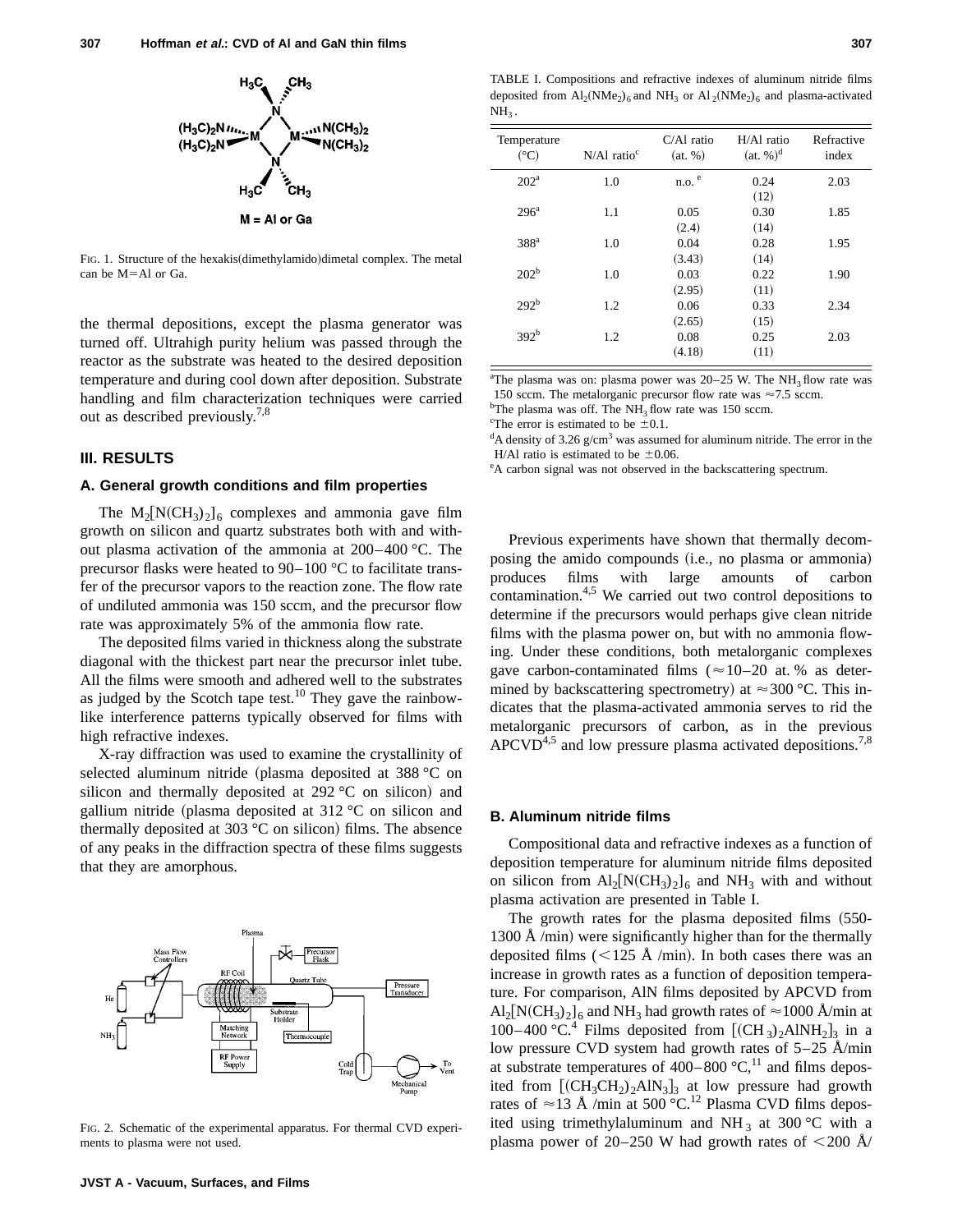

FIG. 3. Backscattering spectrum for an aluminum nitride film deposited on silicon at 296 °C from Al<sub>2</sub>[N(CH<sub>3</sub>) <sub>2</sub>]<sub>6</sub> and plasma activated ammonia. Beam: 3.3 MeV  $He^{2+}$ .

min, and at  $250^{\circ}$ C with a plasma power of 500 W the growth rates were  $\approx$  40 Å /min.<sup>13,14</sup>

Infrared  $(IR)$  spectra for all aluminum nitride films show an intense absorption band at around 660  $cm^{-1}$  assigned to the Al–N stretch.<sup>11,13,14</sup> A broad very weak band observed at  $\approx$ 3300 cm<sup>-1</sup> in some of the spectra is probably due to N–H stretches,  $^{11,13,16}$  although bands in this region have also been interpreted as resulting from carbon impurities.<sup>16</sup> A weak band is also observed in most of the spectra at  $\approx$ 2120 cm<sup>-1</sup>. Hasegawa *et al.* assigned a band they observed at  $2200 \text{ cm}^{-1}$  for plasma AlN films to Al–H stretches.<sup>14</sup> It is unlikely, however, that Al–H bonds would be formed from the amido precursors and ammonia in the low temperature thermal depositions if one assumes the deposition mechanism involves transamination and  $\alpha$ -hydrogen elimination as proposed in previous APCVD studies.<sup>4,5</sup> Others have interpreted bands at around 2200  $cm^{-1}$  as possibly arising from C $\equiv$ N impurities.<sup>16-18</sup> Appropriate labeling studies need to be carried out to unequivocally assign the 3300 and 2120  $\text{cm}^{-1}$  bands.

N/Al ratios for the plasma and thermally deposited films are close to the ideal stoichiometry of 1:1 as determined by backscattering spectrometry (Fig. 3).<sup>19,20</sup> In our best films we do not observe oxygen peaks in the backscattering spectrum, but carbon is usually observed  $(< 5$  at. %). The carbon content was not reduced by increasing the proportion of ammonia in the flow. The atmospheric pressure CVD aluminum nitride films deposited from  $Al_2[N(CH_3)_2]_6$  and NH<sub>3</sub> were also nearly stoichiometric.<sup>4</sup> Films deposited from trimethylaluminum and a NH<sub>3</sub> plasma  $(300 °C, 20-250 W)$  using H<sub>2</sub> or  $N_2$  as the carrier gas had an excess of aluminum ( $\approx$ 10–18 at. %).<sup>14</sup> AlN films deposited from  $[(CH_3)_2AINH_2]_3$  at low pressure were nearly stoichiometric $11$  while films deposited from  $[R_2Al(\mu-N_3)]_3$   $(R=CH_3, CH_2CH_3)$  had varying amounts of aluminum, nitrogen, and carbon depending on the deposition conditions. $^{12}$ 

According to elastic recoil detection (ERD) measurements,19,21 our plasma and thermally deposited films have hydrogen contents that vary between  $11-15$  at. %. AlN films prepared from  $\text{Al}_2\text{[N(CH}_3)_2]_6$  and  $\text{NH}_3$  by the APCVD



FIG. 4. Transmission spectra of aluminum nitride films deposited from  $\text{Al}_2\text{[N(CH}_3)_2\text{]}_6$  and plasma-activated NH  $_3$  at (a) 197, (b) 293, and (c) 388 °C on quartz.

technique had 18 –37 at. % of hydrogen, the amount depending on the deposition temperature.<sup>4</sup>

The transmittance spectra of plasma deposited aluminum nitride films on quartz are shown in Fig. 4. Films prepared by both plasma and thermal CVD had transmittances of 85%– 90% in the visible and near-IR regions. The peak transmittance did not vary appreciably with deposition temperature. The optical gaps for the plasma deposited films, determined by plotting  $d^2E^2$  vs *E* (where *d*=optical density and *E*= photon energy)<sup>22</sup> varied between 4.5 and 5.2 eV with no apparent systematic variation of the band gaps with deposition temperature  $(202-392 \degree C)$ . Films deposited at 197 and 293 °C using the plasma technique exhibited two tangents in the  $d^2E^2$  vs *E* plots, one corresponding to a lower and the other to a higher value of the band gap. It is likely that the lower value arises from a carbon impurity band beneath the conduction band.<sup>16</sup> The band gaps for the thermally deposited AlN films are similar  $(4.5-5.5 \text{ eV})$  to those for the plasma deposited films.

As a comparison, band gaps for AlN films deposited from  $\text{Al}_2\text{[N(CH_3)_2]}_6$  and  $\text{NH}_3$  in the APCVD process were 5.0– 5.8 eV, depending on the deposition temperature.<sup>4</sup> Band gaps for plasma-deposited AlN films using trimethylaluminum and NH<sub>3</sub> as precursors at 300 °C were reported to be  $5.3-5.6$  $eV<sub>14</sub>$  and films produced from the plasma chemical reaction of AlCl<sub>3</sub> and N<sub>2</sub> at 700–1300 °C had band gaps of 5.9–6.0  $eV^{23}$  The band gap of epitaxially grown AlN is 6.2 eV.<sup>24</sup>

The refractive indexes of the plasma and nonplasma deposited AlN films are also listed in Table I. The refractive indexes varied between 1.85 and 2.03 for the plasmadeposited films and between 1.90 and 2.34 for the thermally deposited films. The variation in the refractive indexes is probably due to the varying stoichiometries and impurity concentration, which affect the film densities and thereby the refractive indexes of the films. The reported refractive indexes of polycrystalline aluminum nitride films deposited by APCVD from  $Al_2[N(CH_3)_2]_6$  and NH<sub>3</sub> were 1.65–2.04.<sup>4</sup> The refractive index of single crystalline AlN is  $2.16^{25}$ 

The diffusion barrier properties of the aluminum nitride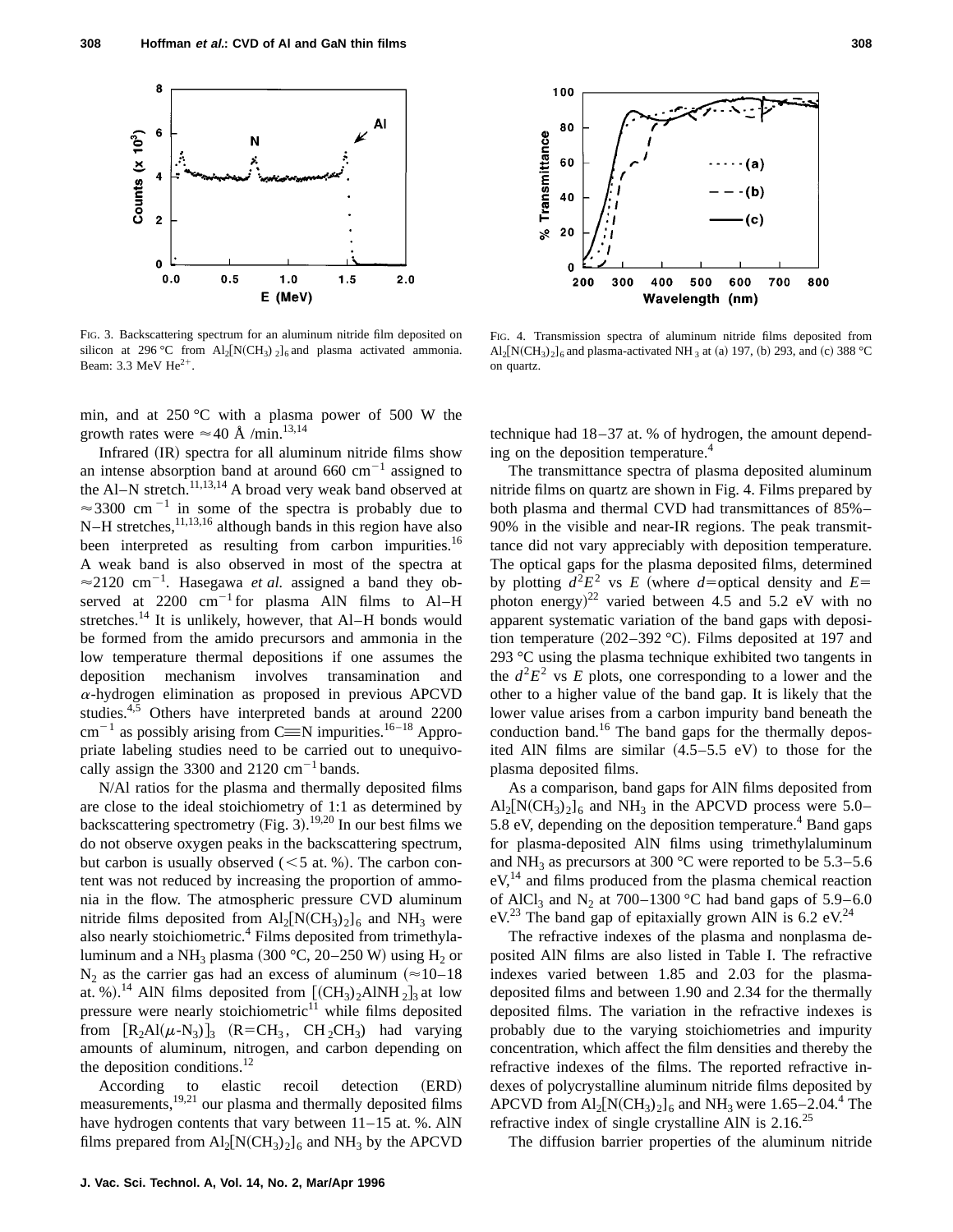TABLE II. Compositions and refractive indexes of gallium nitride films deposited from  $Ga_2(NMe_2)_6$  and  $NH_3$  or  $Ga_2(NMe_2)_6$  and plasma-activated  $NH<sub>3</sub>$ .

| Temperature<br>(°C) | $N/Ga$ ratio <sup>c</sup> | $C/Ga$ ratio<br>$(C \text{ at. } \%)$ | $H/Ga$ ratio<br>$(H at. %)^d$ | Refractive<br>index |
|---------------------|---------------------------|---------------------------------------|-------------------------------|---------------------|
| 190 <sup>a</sup>    | 1.3                       | 0.09                                  | 0.62                          | 2.06                |
|                     |                           | (3.82)                                | (27)                          |                     |
| 294 <sup>a</sup>    | 1.1                       | 0.06                                  | 0.27                          | 2.19                |
|                     |                           | (3.39)                                | (13)                          |                     |
| 377 <sup>a</sup>    | 1.1                       | 0.08                                  | 0.27                          | 2.37                |
|                     |                           | (3.86)                                | (13)                          |                     |
| $183^{b}$           | 1.3                       | 0.13                                  | 0.67                          | 1.99                |
|                     |                           | (5.22)                                | (27)                          |                     |
| 301 <sup>b</sup>    | 1.2                       | $n.o.$ <sup>e</sup>                   | 0.52                          | 2.04                |
|                     |                           |                                       | (23)                          |                     |
| 389 <sup>b</sup>    | 1.2                       | 0.09                                  | 0.32                          | 1.83                |
|                     |                           | (4.18)                                | (14)                          |                     |

<sup>a</sup>The plasma was on: plasma power was  $20-25$  W. The NH<sub>3</sub> flow rate was 150 sccm. The metalorganic precursor flow rate was  $\approx$  7.5 sccm.

<sup>b</sup>The plasma was off. The NH<sub>3</sub> flow rate was 150 sccm.<br><sup>c</sup>The error in the determination of the N/Ga ratio is  $\pm 0$ .

<sup>c</sup>The error in the determination of the N/Ga ratio is  $\pm 0.1$ .

 $\rm ^dA$  density of 6.1 g/cm<sup>3</sup> was assumed for gallium nitride. The error in the H/Ga ratio is estimated to be  $\pm 0.06$ .

e A carbon signal was not observed in the backscattering spectrum.

films were investigated for a Si/AlN/Au metallization scheme.<sup>26</sup> A 800-Å-thick aluminum nitride layer on silicon with a 500-Å-thick gold overlayer was subjected to thermal treatment at 518 °C for  $\approx$ 1 h under a 100 sccm flow of helium. During the annealing the shiny gold surface became noticeably duller. Backscattering spectra were taken before and after annealing. The spectra show that there is slight interdiffusion of the gold overlayer into the aluminum nitride, but none into the silicon substrate. Scanning electron microscopy (SEM) micrographs of the annealed sample show the surface of the annealed film has a rough texture, probably due to the formation of etch pits at high temperatures, $26$  and some nodular structures.

# **C. Gallium nitride films**

Film compositional data and refractive indexes as a function of temperature for gallium nitride films deposited from  $Ga_2[N(CH_3)_2]_6$  and NH<sub>3</sub> with and without plasma activation are given in Table II.

The growth rates varied between 133 and 192 Å /min for the plasma-deposited films and between 175 and 275  $\AA$ / min for the thermally deposited films at substrate temperatures of 183–389 °C. These rates are lower than those observed for films deposited by the APCVD technique from  $Ga_2[N(CH_3)_2]_6$  and NH<sub>3</sub>, where growth rates of 1000–1500 Å /min at  $100-400$  °C were observed.<sup>5</sup> The reported growth rates for plasma-deposited gallium nitride films from trimethylgallium and ammonia at temperatures of 315–520 °C and rf powers of  $20-80$  W were  $0.8-50$  Å/min.<sup>27</sup> GaN films prepared from gallium and nitrogen by electron cyclotron resonance (ECR) plasma deposition with a source power of  $\approx$  250 W had a growth rate of  $\approx$  33 Å/min.<sup>28</sup> GaN films deposited from GaCl<sub>3</sub> and ammonia in an APCVD reactor at  $\approx$  550 °C had growth rates of 50–250 Å /min,<sup>29</sup> and the ther-



FIG. 5. Backscattering spectrum for a gallium nitride film deposited on silicon at 291 °C. Beam: 3.3 MeV He<sup>2+</sup>.

mal decomposition of diethylgallium azide in a APCVD reactor produced GaN films at a rate of  $\approx 40 \text{ Å /min.}^{30}$ 

IR spectra for the gallium nitride films show a prominent peak at 550 cm<sup>-1</sup> assigned to the Ga–N stretch.<sup>27,30</sup> Broad weak bands around 3200 and 2080  $cm^{-1}$  are also observed. The former is presumably due to the N–H stretch.<sup>11,15,16</sup> Kouvetakis and Beach assigned bands they observed at  $\approx$  2000 to Ga–H species.<sup>30</sup> We are reluctant to make the Ga–H assignment without having done the requisite labeling experiments because formation of Ga–H bonds from the precursors is unlikely. $4,5$ 

Backscattering analyses  $(Fig. 5)$  suggest that the plasma and thermally deposited films are slightly nitrogen rich. Carbon peaks are observed in the spectra for some of the films with the carbon levels varying between  $3$  and  $5$  at. % (Table II). Peaks due to oxygen are absent in the spectra, however, suggesting oxygen contents of  $\leq$  few at. %. Gallium nitride films deposited by APCVD from  $Ga_2[N(CH_3)_2]_6$  and NH  $_3$  had N/Ga ratios of 1.05 to 1.5, depending on the deposition temperature.<sup>5</sup>

The plasma and thermally deposited GaN films have hydrogen contents between 13 and 27 at.  $%$  (Table II). In both deposition processes the hydrogen contents are lowest at the highest deposition temperatures. There appear to be no reports in the literature on the quantification of hydrogen in plasma-deposited gallium nitride films. APCVD films prepared from Ga<sub>2</sub>[N(CH<sub>3</sub>) <sub>2</sub>]<sub>6</sub> and NH<sub>3</sub> were reported to have 10–24 at. % hydrogen incorporation.<sup>5</sup>

Transmission spectra for films deposited by thermal CVD are shown in Fig. 6. The films are transparent in the visible and near-IR regions with the transmittances varying between 90% and 97% for the thermally deposited films. Similar results were obtained for plasma deposited films. Plots of  $d^2E^2$  vs *E* gave optical band gaps varying between 3.2–4.8 eV for the plasma deposited films and  $3.2-4.4$  eV for the thermally deposited films. In general the band gaps increased with increasing deposition temperature for both the plasma and thermally deposited materials. APCVD GaN films deposited from  $Ga_2[N(CH_3)_2]_6$  and NH<sub>3</sub> had band gaps between 3.8 and 4.2  $eV<sup>5</sup>$ . The reported band gap for plasma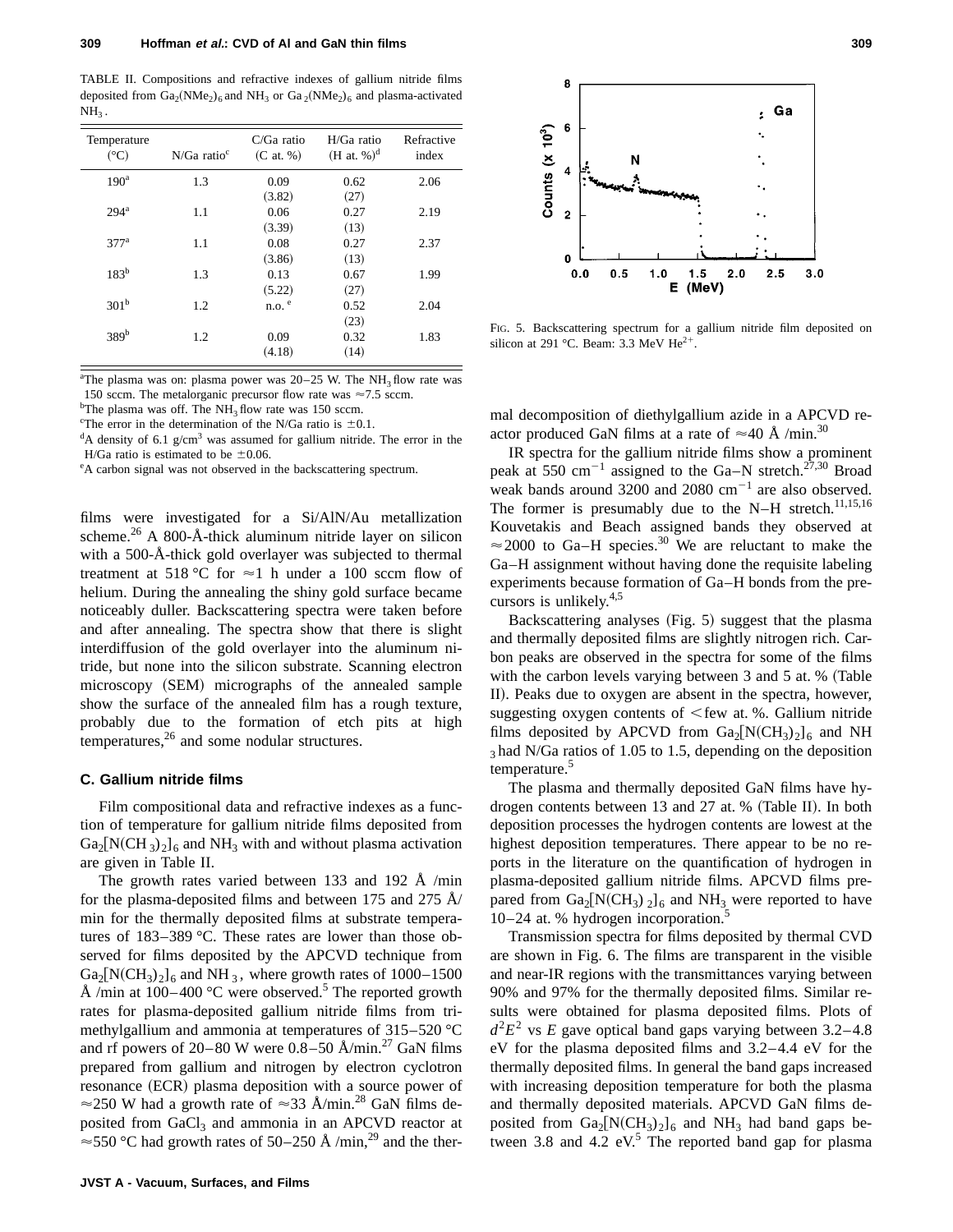

FIG. 6. Transmission spectra of gallium nitride films deposited by thermal CVD from  $Ga_2[N(CH_3)_2]_6$  and NH<sub>3</sub> at (a) 183, (b) 301, and (c) 389 °C on quartz.

gallium nitride films deposited from  $Ga(CH_3)_3$  and NH<sub>3</sub> was 3.25  $eV<sup>27</sup>$  GaN films produced by electron cyclotron resonance plasma from gallium and  $N_2$  had band gaps between  $3.3-3.45$  eV.<sup>28</sup> Single crystal gallium nitride has a band gap of 3.4  $eV<sup>2</sup>$ 

Refractive indexes of the films are listed in Tables II. They varied between 2.1 and 2.4 for the plasma-deposited gallium nitride and between 1.8 and 2.0 for the thermally deposited material. GaN films prepared by APCVD from  $Ga_2[N(CH_3)_2]_6$  and NH<sub>3</sub> had refractive indexes between 1.86 and  $2.17$  (Ref. 5) and those deposited by rf reactive sputtering of gallium in a nitrogen atmosphere had refractive indexes of  $2.1-2.4^{31}$ 

# **IV. DISCUSSION**

The films produced in the thermal and plasma processes from the  $M_2[N(CH_3)_2]_6$  compounds and ammonia are nearly stoichiometric with  $<$  5 at. % carbon contamination. Without the ammonia co-reactant, however, large amounts of carbon contamination were observed in the films. This suggests that in the thermal depositions the ammonia undergoes transamination reactions with the dimethylamido compounds, which displaces the dimethylamido ligands as dimethylamine and rids the precursor of carbon containing groups.4,5 Thus, the idealized chemical reaction to form the nitrides from the amido compounds can be written as

 $M_2[N(CH_3)_2]_6 + 2NH_3 \rightarrow 2MN + 6HN(CH_3)_2.$ 

It is more difficult to say how the ammonia helps to minimize carbon contamination in the plasma process, but presumably the  $NH<sub>x</sub>$  radical fragments function similarly to ammonia in the thermal process.

### **V. CONCLUSIONS**

We have used hexakis(dimethylamido)dimetal complexes,  $M_2[N(CH_3)_2]_6$  (M=Al,Ga), and ammonia to prepare nearly stoichiometric aluminum and gallium nitride thin films with and without plasma excitation at temperatures as low as 200 °C. Although the metal precursors have nitrogen containing ligands, the ammonia co-reactant is necessary to minimize carbon contamination  $(< 5$  at. %). The growth rates of the plasma-deposited aluminum and gallium nitride films from the  $M_2(NMe_2)_6/NH_3$  system were higher than for films produced by other plasma CVD techniques that use metal alkyls and ammonia or  $N_2H_4$  as precursors. In particular, the AlN growth rate was as high as 1300 Å /min. The films were highly transparent in the visible and near-infrared region, and the aluminum nitride films displayed promising barrier properties in diffusion experiments for a Au/AlN/Si metallization scheme. Our results suggest that  $M_2[N(CH_3)_2]_6$  (M=Al,Ga) are promising precursors for low temperature/low-pressure thermal and plasma-enhanced CVD of group III nitride thin films. A similar conclusion was reached regarding the attractiveness of tetrakis (dimethylamido)metal complexes  $M[N(CH_3)_2]_4$  (M=Si,Ge,Sn) for depositing silicon, germaniun, and tin nitride thin films by using the same method and apparatus described herein.<sup>7</sup>

## **ACKNOWLEDGMENTS**

The authors are grateful to the State of Texas for financial support through the Texas Center for Superconductivity at the University of Houston. One author  $(D.M.H.)$  also acknowledges support from the Robert Welch Foundation and the Texas Advanced Research Program. He was a 1992– 1994 Alfred P. Sloan Research Fellow. A second author ~D.J.E.! acknowledges support from the Texas Advanced Technology Program.

- <sup>1</sup>L. M. Sheppard, Ceram. Bull. 69, 1801 (1990).
- <sup>2</sup>J. I. Pankove, Mater. Res. Soc. Symp. Proc. 162, 515 (1990).
- <sup>3</sup>I. Akasaki, H. Amano, Y. Koide, K. Hiramatsu, and N. Sawaki, J. Cryst. Growth 98, 209 (1989).
- 4 R. G. Gordon, U. Riaz, and D. M. Hoffman, J. Mater. Res. **7**, 1679  $(1992).$
- <sup>5</sup>R. G. Gordon, D. M. Hoffman, and U. Riaz, Mater. Res. Soc. Symp. Proc. 242, 445 (1992).
- <sup>6</sup>S. Strite, M. E. Lin, and H. Morkoç, Thin Solid Films 231, 197 (1993).
- 7 D. M. Hoffman, S. P. Rangarajan, S. D. Athavale, D. J. Economou, J. R.
- Liu, Z. S. Zheng, and W.-K. Chu, J. Vac. Sci. Technol. A **13**, 820 (1995). 8 D. M. Hoffman, S. P. Rangarajan, S. D. Athavale, S. C. Deshmukh, D. J.
- Economou, J.-R. Liu, Z. Zheng, and W.-K. Chu, J. Mater. Res. **9**, 3019  $(1994).$
- 9 K. M. Waggoner, M. M. Olmstead, and P. P Power, Polyhedron **9**, 257  $(1990)$ .
- $10R$ . Jacobsson, Thin Solid Films 34, 191 (1976).
- 11L. V. Interrante, W. Lee, M. McConnell, N. Lewis, and E. Hall, J. Electrochem. Soc. 136, 472 (1989).
- <sup>12</sup>D. C. Boyd, R. T. Haasch, D. R. Mantell, R. K. Schulze, J. F. Evans, and W. L. Gladfelter, Chem. Mater. **1**, 119 (1989).
- <sup>13</sup>M. David, S. V. Babu, and D. H. Rasmussen, AIChE J. **36**, 871 (1990).
- <sup>14</sup>F. Hasegawa, T. Takahashi, K. Kubo, and Y. Nannichi, Jpn. J. Appl. Phys. **26**, 1555 (1987).
- 15M. J. Almond, C. E. Jenkins, and D. A Rice, J. Organomet. Chem. **443**, 137 (1993).
- <sup>16</sup>D. K. Gaskill, N. Bottka, and M. C. Lin, J. Cryst. Growth 77, 418 (1986).
- 17H. Nomura, S. Meikle, Y. Nakanishi, and Y. Hatanaka, J. Appl. Phys. **69**, 990 (1991).
- 18S. Meikle, H. Nomura, Y. Nakanishi, and Y. Hatanaka, J. Appl. Phys. **67**, 483 (1990).